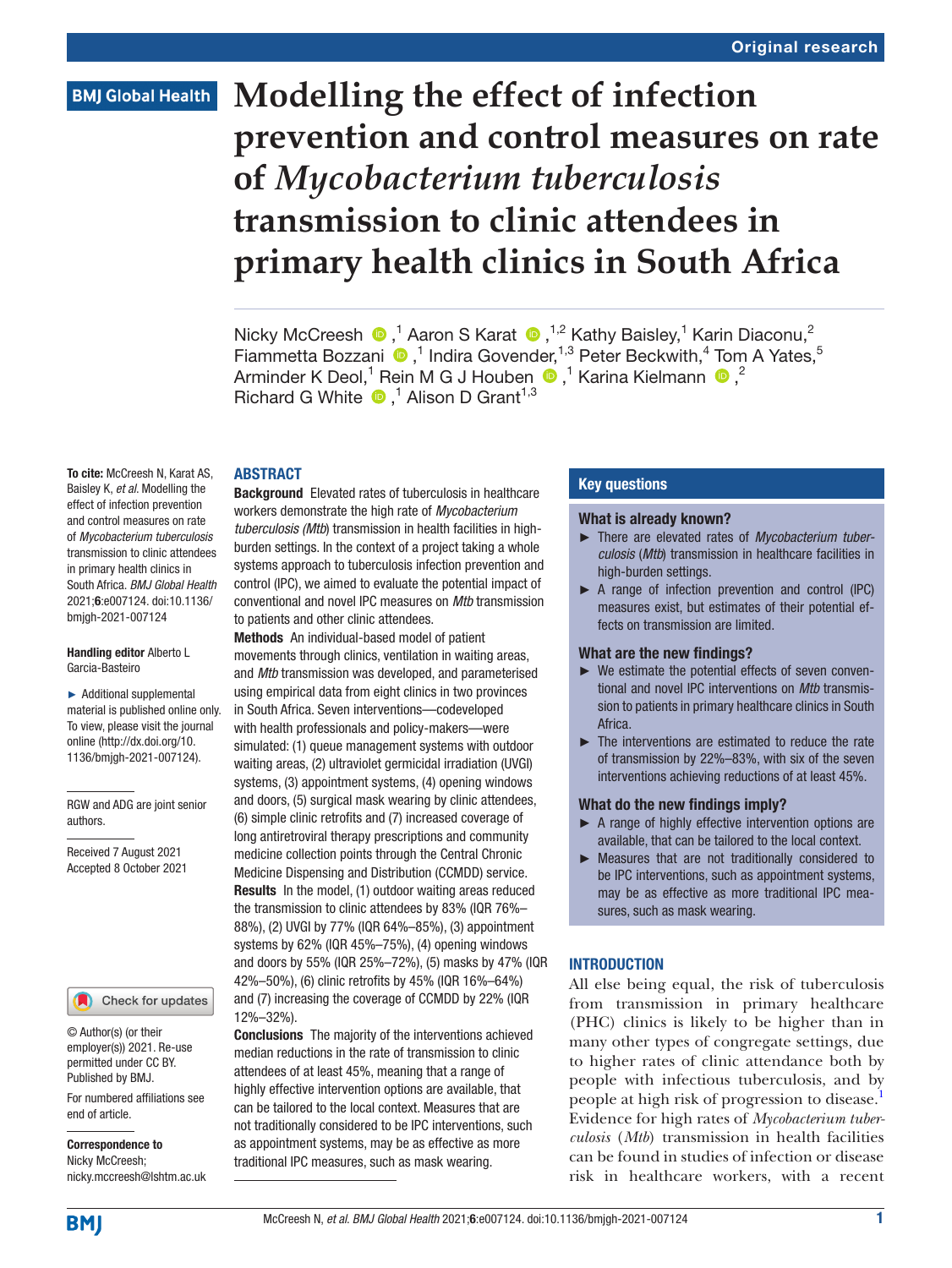systematic review finding an incidence of tuberculosis in healthcare workers in high burden countries 2–12 times higher than in the general population.<sup>[2](#page-7-1)</sup>

The challenge of high rates of *Mtb* transmission in healthcare facilities comes with opportunities for control. Compared with many other putative high trans-mission risk congregate settings such as bars<sup>[3](#page-7-2)</sup> or public transport,<sup>[4](#page-7-3)</sup> healthcare facilities should be relatively accessible settings for infection prevention and control (IPC) interventions. Two recent reviews, however, have identified a number of barriers to the successful implementation of IPC measures in healthcare facilities, including lengthy, ambiguous or unclear guidelines; overwork; lack of training; lack of space and/or equipment and concerns about patient stigmatisation.[5 6](#page-7-4) The *Umoya omuhle* ('good air' in isiZulu) project was designed to address these barriers, taking a multidisciplinary whole systems approach to understanding the drivers of *Mtb* transmission in PHC clinics in South Africa, and the individual and system constraints to implementing IPC measures.<sup>[7](#page-7-5)</sup> The project combined quantitative and qualitative data collection, and used a system dynamics modelling approach $8$  to identify potential IPC interventions. Interventions were selected that local policy-makers and health professionals, working at PHC and province levels (including PHC and district level healthcare workers), ranked highly in terms of both feasibility of implementa-tion and perceived likely impact.<sup>[9](#page-7-7)</sup>

To make informed and evidence-based decisions on the implementation of IPC measures in PHC clinics, it is necessary to know the likely effects of the interventions on transmission risk. Empirical data on intervention impact are limited however, and focus on risk to healthcare workers, and on hospital settings, $\frac{10}{10}$  likely due to the difficulties in empirically evaluating changes in risk to patients and other clinic attendees. We therefore use mathematical modelling to fill this key information gap, using a model of patient movement through clinics and

ventilation rates (informed by empirical data on both) to estimate the potential effects of the interventions on the rate of *Mtb* transmission to clinic attendees in PHC clinics in KwaZulu-Natal and Western Cape provinces, South Africa. In doing so, we provide information that is critical to policy-makers, to inform decisions on which intervention or interventions to implement in clinics.

# **METHODS**

#### Clinic attendee movement data Collection

Clinic attendee movement data were collected on a single day per clinic, in six PHC clinics in KwaZulu-Natal province in February–March 2019, and five in Western Cape in May 2019 (with the exception of one clinic in KwaZulu-Natal, where data were collected on two separate days).<sup>11</sup> Briefly, all patients and other clinic attendees (people attending with or on the behalf of patients) arriving at the clinic or present at the clinic at the start of data collection were given a unique barcode. Research staff with barcode scanners were positioned at key points throughout the clinic, including the facility entrance(s), the filing window where patients registered and collected their medical record, the triage/vitals station where measurements such as blood pressure were taken, and doorways of waiting areas and some consultation rooms. Each time that a clinic attendee passed through a doorway or visited a station (eg, the filing window) their barcode was scanned, recording the time and the location. This allowed the attendees' movements through the clinic to be tracked. Basic demographic information and information on visit reasons were collected from all attendees. Clinic staff were also assigned barcodes, and their movements tracked. [Table](#page-1-0) 1 shows the number of attendees recorded at each clinic, the clinic opening time and the time and number of attendees present at the start and end of data collection.

<span id="page-1-0"></span>

| <b>Table 1</b><br>Clinic information |                            |                         |                                    |                                 |                              |                        |                              |
|--------------------------------------|----------------------------|-------------------------|------------------------------------|---------------------------------|------------------------------|------------------------|------------------------------|
|                                      |                            |                         |                                    | <b>Start of data collection</b> |                              | End of data collection |                              |
|                                      | <b>Clinic ID</b><br>number | Number of<br>attendees* | <b>Clinic</b><br>opening time Time |                                 | <b>Attendees</b><br>present† | Time                   | <b>Attendees</b><br>present† |
| KwaZulu-Natal                        |                            | 417                     | 07:00                              | 07:11                           | 130 (31%)                    | 14:19                  | 129 (31%)                    |
|                                      | $\overline{2}$             | 171                     | 07:00                              | 07:54                           | 37 (22%)                     | 14:08                  | 47 (27%)                     |
|                                      | 5                          | 349                     | 07:00                              | 07:45                           | 69 (20%)                     | 14:19                  | 89 (26%)                     |
|                                      | 6                          | 377                     | 07:30                              | 08:27                           | 63 (17%)                     | 14:02                  | 34 (9%)                      |
| <b>Western Cape</b>                  | 8                          | 69                      | 07:30                              | 07:49                           | 2(3%)                        | 14:04                  | 11 (16%)                     |
|                                      | 9                          | 120                     | 07:30                              | 08:31                           | 44 (37%)                     | 14:06                  | 38 (32%)                     |
|                                      | 11                         | 308                     | 07:00                              | 07:37                           | 157 (51%)                    | 14:51                  | 43 (14%)                     |
|                                      | 12                         | 144                     | 07:30                              | 07:59                           | 39 (27%)                     | 14:03                  | 17 (12%)                     |

Clinic ID numbers correspond to numbers used in other papers from the *Umoya omuhle* project.

\*Number of patients and other clinic attendees included in the data collection.

†Number and proportion of all patients and other clinic attendees included in the data collection who were already present at the start of data collection, or still present at the end.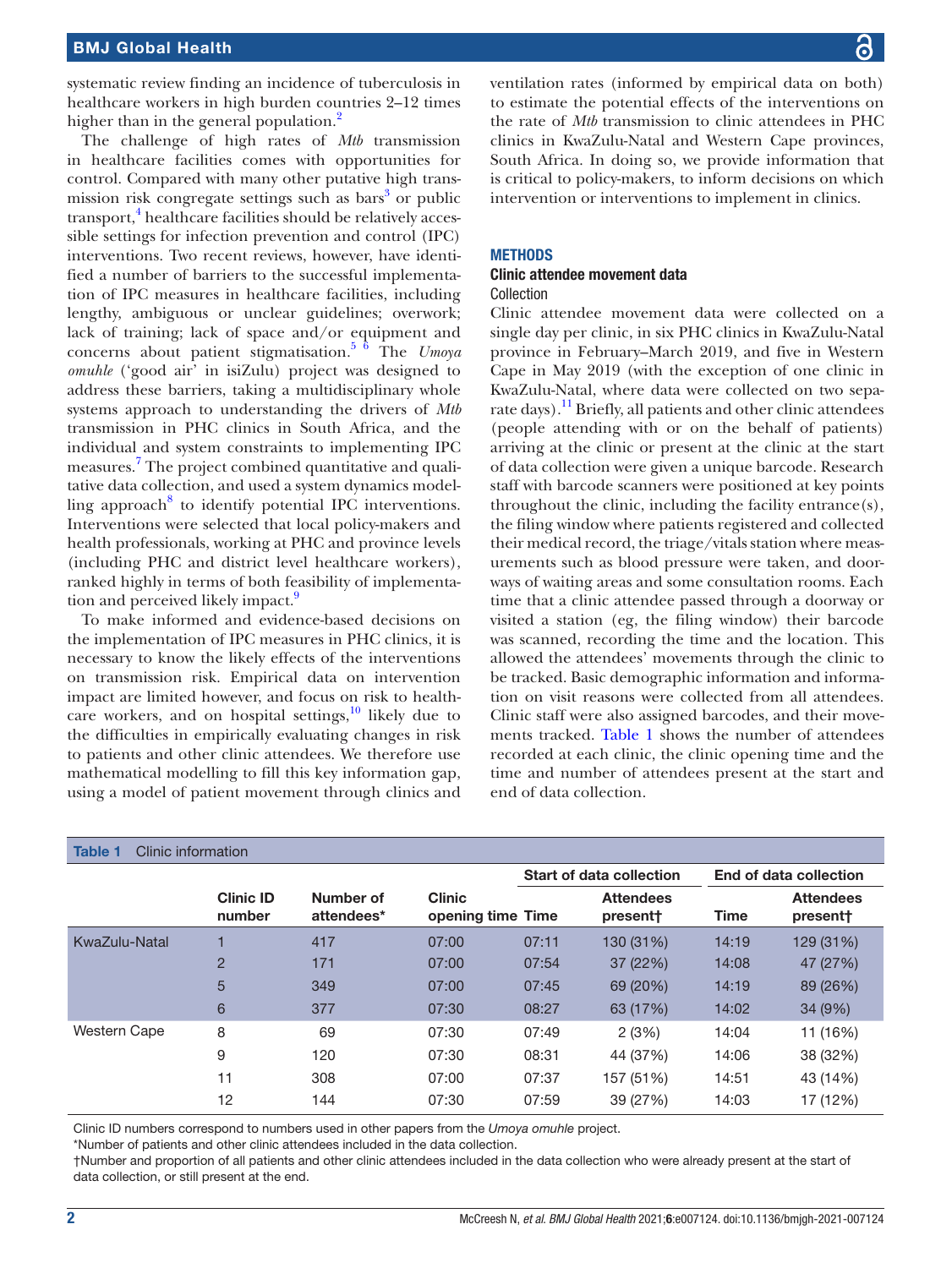Full details of the data collection methods and results are given in Karat *et al*. [11](#page-7-9)

# Analysis

Data on clinic attendee movements were only collected from all main areas of the clinic in eight clinics, four in KwaZulu-Natal and four in Western Cape, and therefore only those clinics were considered in this work.

Attendees' movements through the clinic were simplified to four key stages/times: the time they arrived at the clinic, the time that they were first recorded at the filing window ('files'), the time that they were first recorded at the triage/vitals station ('vitals') and the time they left the clinic. All attendees were assumed to pass through each of the four stages, in order. These times were missing for many individuals, due to their barcode not being scanned, or their arrival or departure occurring outside the data collection period. Missing data on these times were imputed using multiple imputation (see [online supplemental material](https://dx.doi.org/10.1136/bmjgh-2021-007124) for details). The times that attendees started consultations were also estimated, from the attendees' leaving times and data on mean consultation lengths.

Due to missing data on attendees' movements between waiting areas, attendees' waiting locations were also simplified, with each attendee assigned a single waiting area for each stage: waiting for files, waiting for vitals and waiting for any consultations (including the pharmacy). Waiting areas were assigned based on recorded barcode scans into and out of waiting areas, and knowledge of clinic space use (see [online supplemental material](https://dx.doi.org/10.1136/bmjgh-2021-007124) for details).

In total, 40 baseline attendee datasets were created for each clinic, incorporating the uncertainty in the four times and three waiting locations.

# Patient and public involvement

Methods used to collect and analyse patient flow data were developed through informal consultation with a range of stakeholders, including clinic managers and other healthcare workers and attendees at an Umoya omuhle workshop on patient flow and waiting times, which included patient representatives. The Umoya omuhle study was discussed with and approved by the Africa Health Research Institute's community advisory board prior to the finalisation of the protocol.

# Ventilation and room size data

Data on ventilation rates were collected on 84 occasions from 57 rooms in 10 clinics in KwaZulu-Natal and Western Cape, using carbon dioxide  $\left({\rm CO}_{2}\right)$  release experiments and continuous  $\mathrm{CO}_2$  concentration data, with the room doors and windows in typical in-use configurations ('usual conditions'). Room measurements were also made, and room volumes calculated. Ventilation rates, measured in air changes per hour (ACH), were calculated for each room. Details are given in Deol *et al*. [12](#page-7-10)



<span id="page-2-0"></span>Figure 1 Example illustration of the movement of two hypothetical patients through a clinic in the model. The blue and green shadings indicate different waiting areas.

Data were also collected from 20 clinic rooms, with all windows and doors fully open ('maximum ventilation conditions'). The relative change in ACH in maximum ventilation conditions was calculated for each room, relative to the ACH in usual conditions in the same room on the same day.

# Model

#### Clinic attendee movements

We developed an individual-based model that tracked the time at each stage for each clinic attendee (arrival, files, vitals and leaving), and the locations that they were waiting in between stages. [Figure](#page-2-0) 1 illustrates the movement through the model for two hypothetical patients, and full details are given in the [online supplemental](https://dx.doi.org/10.1136/bmjgh-2021-007124) [material.](https://dx.doi.org/10.1136/bmjgh-2021-007124)

## Transmission risk

Transmission risk was calculated using an approach based on the Wells-Riley equation<sup>13</sup>, and assuming no saturation of infection risk between model time steps. Results are presented as relative reductions in risk only, due to the large amounts of uncertainty that exist in quanta production rates.<sup>14</sup> The estimated mean number of quanta ('infectious doses')<sup>15</sup> in each waiting area of the clinic was tracked over time, assuming that 1% of adult patients<sup>[16](#page-7-14)</sup> and 0.02% of child patients<sup>16–18</sup> had potentially infectious tuberculosis. Estimates of ventilation rates were used to determine the rate at which quanta were cleared from the room. Cumulative infection risk over time was tracked both for each individual attendee, and by room. Overall infection risk was calculated as the sum of infection risk for all simulated clinic attendees, over all time they spent in clinic waiting areas.

Full details of the model and model parameterisation are given in the [online supplemental material.](https://dx.doi.org/10.1136/bmjgh-2021-007124)

#### Interventions

Seven potential IPC interventions had been identified through qualitative research and system dynamics modelling workshops conducted as part of the *Umoya omuhle* project.<sup>9</sup> They were implemented individually in the model as follows:

1. *Opening windows and doors*. Ensuring windows and doors in waiting areas are kept open at all times. This was implemented in the model through increased ACHs, with the relative increase in each waiting area and model run sampled from a distribution fitted to the empirical ventilation data.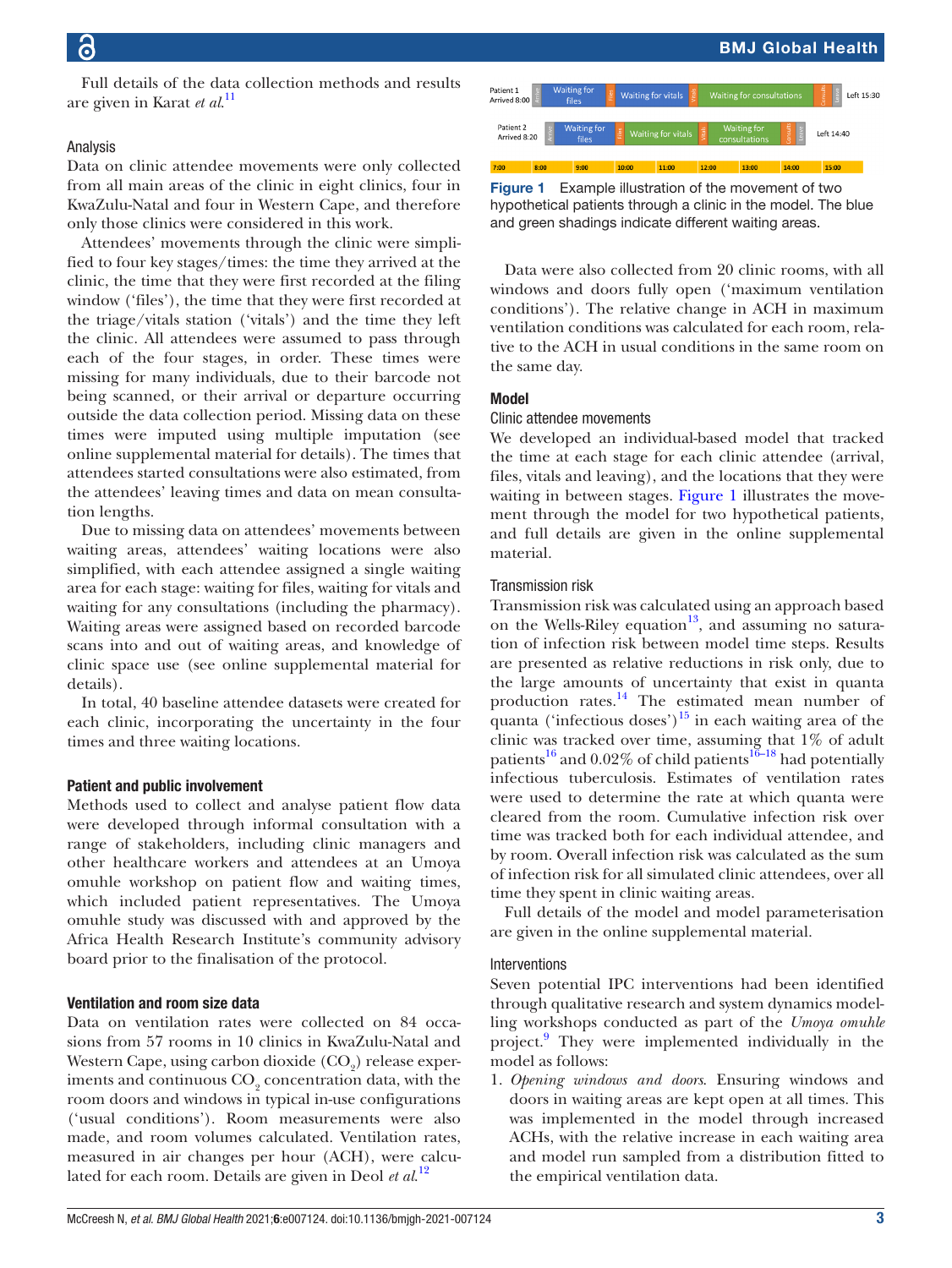- 2. *Simple clinic retrofits*. Retrofits are changes to the building to improve ventilation rates. This could include installing lattice brickwork or whirlybird fans. Due to the large amount of variation between clinic spaces in the types of building retrofits that would be suitable, and the lack of sufficient data on the effects of the retrofits on ventilation rates in different types of spaces, we did not model specific retrofits or packages of retrofits. Instead, we simulated an undefined package of retrofits that are sufficient to increase ACH to a minimum of 12 in all rooms, chosen in line with WHO guidelines. $2^{19}$
- 3. *UVGI systems*. We assume in this intervention that appropriate and well-maintained ultraviolet germicidal irradiation (UVGI) systems are installed in all indoor clinic waiting areas. This was implemented in the model through an additional quanta clearance rate, equivalent to a ventilation rate of 24 ACH (95% CI 9.9 to  $62)$ .<sup>[20](#page-7-15)</sup>
- 4. *Surgical mask wearing by clinic attendees*. Based on discussions with healthcare workers and professionals active in the management of health services in the two provinces we worked in, as well as review of qualitative data collected, we determined that a scenario where 70% of attendees wear surgical masks 90% of the time was plausible. This was implemented in the model as 63% of attendees wearing masks 100% of the time, with the attendees who wear the masks chosen at random each model run. Masks were assumed to reduce the rate of quanta production by 75% (95% CI 56% to  $85\%$ ),<sup>[21](#page-7-16)</sup> and have no effect on rate of infection for the person wearing the mask.<sup>[22](#page-7-17)</sup>
- 5. *Increased CCMDD coverage*. South Africa's Central Chronic Medicine Dispensing and Distribution (CCMDD) programme is designed to allow patients with stable chronic health conditions to collect their medicines from convenient locations, such as local pharmacies.[23](#page-7-18) This means that they do not need to queue at clinics unnecessarily. The purpose of this intervention is to increase the coverage of CCMDD and similar programmes for eligible patients on antiretroviral therapy (ART), and to ensure that pick-up points do not require patients to queue at clinics. We assumed that 92% (95% CI 84% to 95%) of patients could have their ART appointments reduced to once every 6 months,  $^{24}$  and that the remaining 8% of people need monthly ART appointments. This was implemented in the model through removing 31% (IQR) 22%–34%) of patients attending for HIV care, chosen at random each model run.
- 6. *Queue management system with outdoor waiting areas*. Empirical data show that clinic waiting areas are often crowded, and that in many clinics, patients wait in unsuitable areas such as corridors. $\frac{11}{11}$  Conversations with clinic staff suggested that this is partly due to patient concerns that if they wait in other areas, they may not hear their name being called, and may miss their turn. This intervention therefore combines a large, covered outdoor waiting area with a queue management sys-

tem. We assumed that only 5–10 patients would be allowed to wait inside the clinic for each of the three stages, with the rest waiting in a large, covered, outdoor waiting area, with a very high ventilation rate of 52–70 ACH.<sup>2</sup>

7. *Appointment system*. In this intervention, we simulated an appointment system to reduce clinic overcrowding, through spacing out the arrival times of patients. As date-time appointment systems were already in place in some form in the Western Cape clinics on the day that the patient data were collected, we only modelled the appointment intervention in the KwaZulu-Natal clinics. We assumed that all patients aged <16 years and a proportion of patients with acute visit reasons would arrive at the clinic at the same time as in the baseline scenario, and be seen the same day. We assumed that all adult chronic patients, and a proportion of adult acute patients would be given appointments, with their arrival time spaced out between 9 am and 2 pm.

The CCMDD intervention reduces the number of patients, and the appointment system intervention changes the arrival times of some patients. Both these interventions may have consequences for the times that other patients are seen at each stage (files, vitals and consultations/leaving). The consequences are likely to vary by stage, and will vary depending on whether or not the stage is rate limiting. In other words, does the stage usually have the capacity to see patients as soon as they are ready, or are there usually queues? The model therefore contained two scheduling mechanism options per stage, which assume that the stage is or is not rate limiting.

Full details of the model and simulated interventions are given in the [online supplemental material](https://dx.doi.org/10.1136/bmjgh-2021-007124).

# Model runs and uncertainty estimation

For each of the 40 patient datasets (incorporating the uncertainty in the times and waiting locations), 100 ventilation input sets were created, with the baseline ACH in each room varying between input sets. For each of the 4000 combinations, four different scheduling scenarios were simulated, assuming that the files and vitals stages are or are not rate limiting, in a two-by-two factorial design. Consultations/leaving was assumed to be a rate limiting stage in all the main model runs. This gave a total of 16 000 model runs for each clinic and intervention.

In addition to this, as a sensitivity analysis, an additional 16 000 model runs were done for each clinic and intervention, where it was assumed that consultations were not a rate limiting stage.

# RESULTS

# Effect of the interventions on the relative rate of transmission to patients

[Figure](#page-4-0) 2 shows the estimated reduction in the rate of *Mtb* transmission to patients in each of the intervention scenarios, compared with the baseline scenario, overall and by province. Overall, in the model, opening windows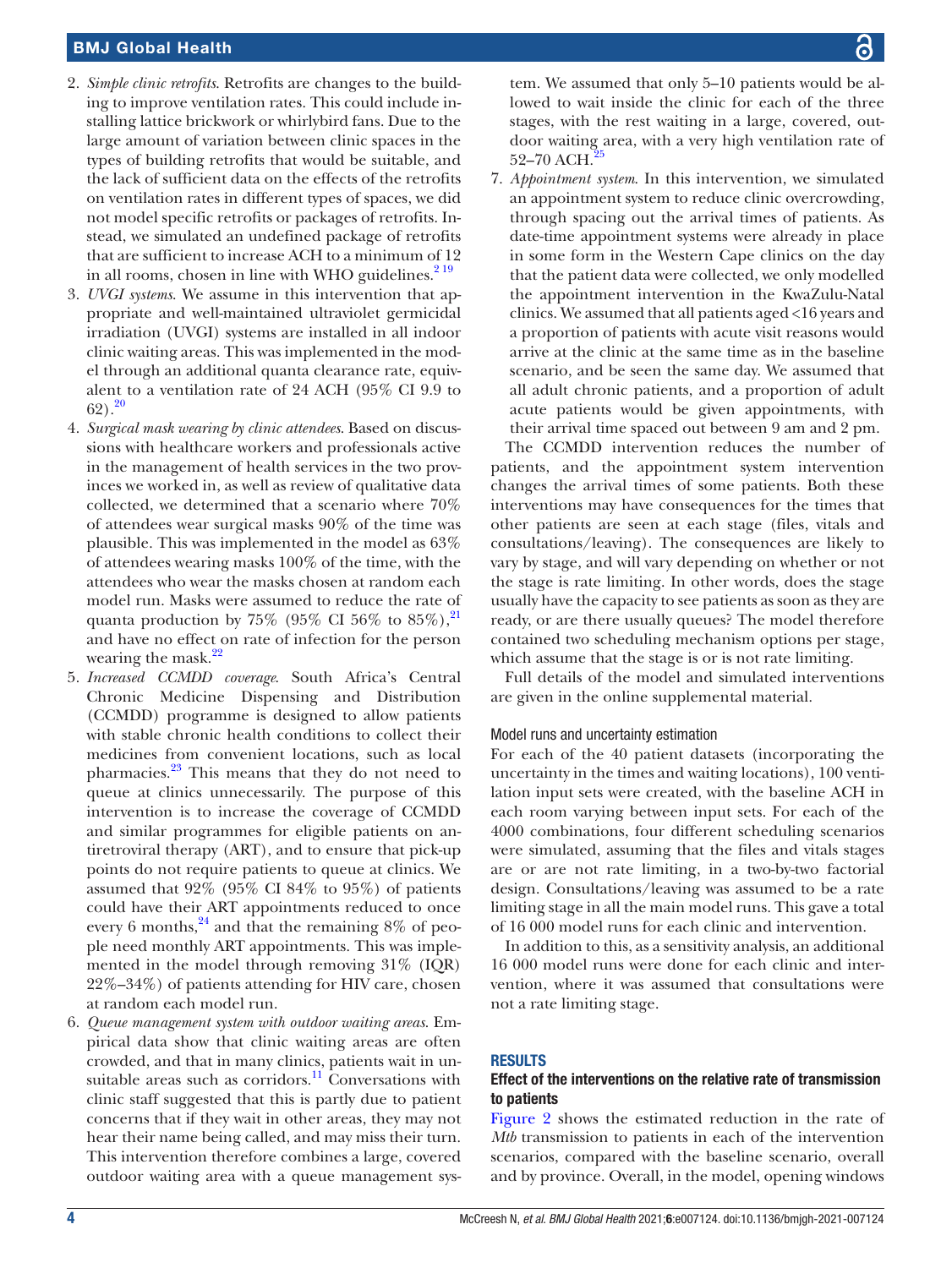

<span id="page-4-0"></span>Figure 2 Estimated reduction in the rate of *Mycobacterium tuberculosis* transmission to patients in clinics, by province and intervention. The central line indicates the median, the box range the IQR, the whiskers the most extreme value within 1.5  $*$  IQR from the box, and the points outlying values. In the queue management intervention in KwaZulu-Natal, 1.3% of points were below −20%, with a minimum of −162%. In the appointment system intervention in KwaZulu-Natal, 1.3% of points were below −20%, with a minimum of −83%. These points are not shown on the graph. The appointment system intervention was not modelled in Western Cape, due to the presence of existing appointment systems. CCMDD, Central Chronic Medicine Dispensing and Distribution; UVGI, ultraviolet germicidal irradiation.

and doors reduced the transmission rate by 55% (IQR 25%–72%), clinic retrofits by 45% (IQR 16%–64%), installing UVGI by 77% (IQR 64%–85%), surgical mask

# BMJ Global Health

wearing by patients by  $47\%$  (IOR  $42\% - 50\%$ ), increasing the coverage of CCMDD by 22% (IQR 12%–32%) and a queue management system plus outdoor waiting area by 83% (IQR 76%–88%). In the KwaZulu-Natal clinics, implementing an appointment system in the model reduced the transmission rate by 62% (IQR 45%–75%).

There was little variation in estimated impact by province, with the exception of increasing the coverage of CCMDD, where reductions in the transmission rate were higher in KwaZulu-Natal clinics (28% IQR 20%–39%) than in Western Cape clinics  $(15\%$  IQR  $8\%$ -24%), reflecting the higher prevalence of HIV and higher ART coverage in KwaZulu-Natal.

[Figure](#page-4-1) 3 shows the number of patients in the clinic 1 over time in the baseline scenario, then with the appointment system and the CCMDD intervention. The lower panels show the mean rate of transmission to each patient in the clinic over time in all scenarios. Similar figures for the other clinics are in the [online supplemental material.](https://dx.doi.org/10.1136/bmjgh-2021-007124)

# Sensitivity analyses

Simulating consultations as a non-rate limiting stage reduced the estimated reduction in the rate of transmission from 22% (IQR 12%–32%) to 15% (IQR 8.7%–23%) in the CCMDD scale-up intervention, and from 62% (IQR 45%–75%) to 24% (IOR 13%–47%) in the appointments intervention ([online supplemental figure S3\)](https://dx.doi.org/10.1136/bmjgh-2021-007124).

# **DISCUSSION**

In this paper, we estimated the potential effects of seven interventions on the rate of *Mtb* transmission to patients



<span id="page-4-1"></span>Figure 3 Number of patients in the clinic over time in the baseline, appointments, and CCMDD interventions, and the mean rate of transmission to each patient in the clinic over time in all scenarios, for clinic 1. The black line shows the median result, the dark red band the IQR and the light red band the 95% plausible range. For interventions where a plot of the number of patients over time is not shown, the intervention has no effect on patient numbers. Transmission rates are relative to the highest transmission rate in any scenario at any point in time. Figures for the other clinics are shown in the supplemental material. CCMDD, Central Chronic Medicine Dispensing and Distribution; UVGI, ultraviolet germicidal irradiation.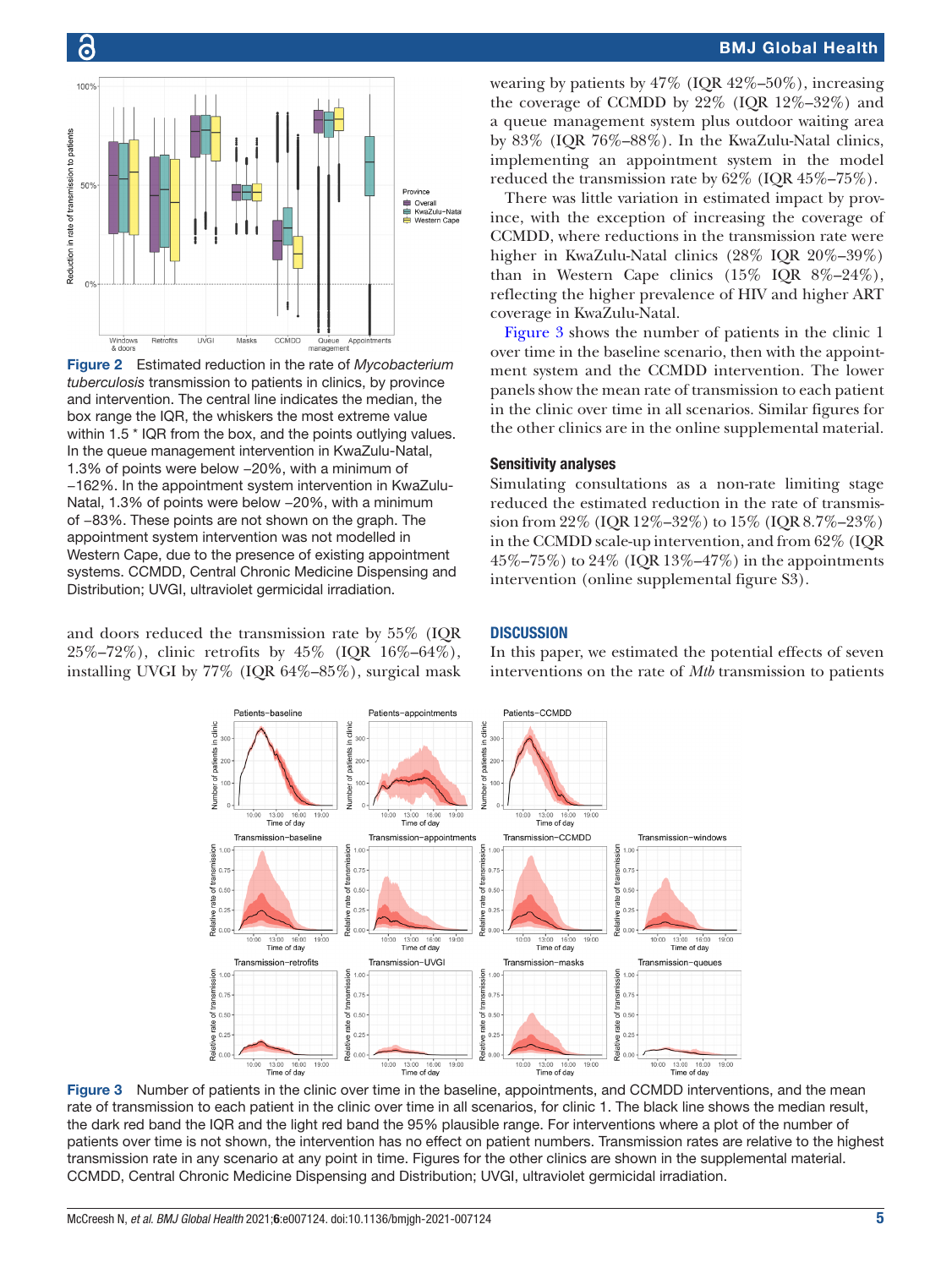and other clinic attendees in PHC clinics in two provinces in South Africa. A queue management system with outdoor waiting areas and installing UVGI systems were identified as the most effective interventions, reducing the rate of transmission by an estimated 83% and 77%, respectively. The majority of interventions resulted in substantial reductions in the transmission rate however, demonstrating that a range of highly effective IPC measures exist. This includes appointment systems, which are not traditionally considered as IPC measures. This highlights the benefits of broadening our views of IPC and expanding our view of the population to be protected beyond healthcare workers, to also include patients and other clinic attendees.

Many of the interventions could be implemented in different ways in practice, increasing or decreasing their effects. For example, installing a more extensive package of retrofits, or taking measures to achieve a higher level of mask wearing. Combining interventions will also increase impact, although returns will diminish with multiple interventions. The COVID-19 pandemic may also have led to changes in the way that PHC clinics operate, some of which may last beyond the end of the epidemic. For example, the acceptability to clinic attendees of mask wearing may increase, increasing the coverage that can be achieved. When interpreting the results, consideration should therefore be given to any differences in the way that we implemented the intervention in the model, and the way that they would be implemented in a specific context. Nevertheless, our results provide a useful baseline estimate of the impacts and relative impacts of the different interventions.

The choice of IPC intervention(s) to implement at the clinic level, or to recommend at a district or provincial level, will necessarily also be guided by other factors. The costs of implementing and maintaining the different interventions will be a key factor, and is being explored in further work as part of the *Umoya omuhle* project. Guided by a whole systems approach, we have comprehensively costed the interventions proposed by also considering how to overcome potential system and practical barriers to implementation. The ease and practicality of implementation is also an important consideration, and will vary by clinic. For instance, is there sufficient space to install an outdoor waiting area? And is the climate suitable for interventions that increase natural ventilation rates? The systems dynamics modelling work conducted to identify the interventions simulated here also aimed to identify the mechanisms necessary to achieve the interventions. For instance, for ensuring an effective queue management programme, mechanisms such as community and health service staff consultation and creation of covered outdoor waiting areas were discussed.<sup>[9](#page-7-7)</sup>

Some of the interventions have additional benefits to patients. Improving the coverage of CCMDD may be beneficial to patients stable on ART, reducing the amount of time they spend queuing at clinics and the financial cost to patients. An appointment system should also reduce

the time spent at clinics for the majority of patients. The effect of the interventions on risk of transmission to healthcare workers and other clinic staff should also be considered. All the interventions described here will reduce risk to all staff situated in waiting areas, such as security guards and clerks in some clinics. Many of the interventions will also reduce risk to staff in consultation rooms, provided that the interventions are also implemented in those spaces. Interventions that reduce risk by reducing overcrowding in waiting areas (appointment systems, CCMDD scale-up and outdoor waiting areas) will have little effect on risk for staff based in consultation rooms however.

Finally, we estimate the effect of the interventions on an airborne infection, *M. tuberculosis*. The relative effects of the different interventions on other infections that spread primarily through airborne transmission, such as measles and chickenpox, are likely to be similar, although the concentration of these infections in children rather than adults may alter the effects slightly. The effects will differ, however, for infections where droplet or fomite transmission may play a larger role, such as SARS-CoV-2 and influenza. Fully exploring the impact on these infections is beyond the scope of this paper, however, as a rough guide, interventions that act through reducing patient concentrations (CCMDD and appointments systems) or reducing the release of pathogens (masks) will have a greater effect on these infections than interventions that act through improving ventilation (opening windows and doors, clinic retrofits, outdoor waiting areas) or air disinfection (UVGI).

There are a number of limitations to this work. First, empirical data on the flow of clinic attendees through clinics were only available for 1 day per clinic, meaning that we cannot disentangle variation between the simulated clinics in the intervention effects that arises from day-to-day variation within the clinic from that which arises from variation between clinics. For this reason, the results are presented by province only in the main results figure, rather than by clinic. Additional empirical data (both on patient movements and ventilation rates in waiting areas), and simulated clinic days, would also increase the confidence that our results incorporate the full range of variation between clinics and clinic days. Similarly, data from additional clinics would increase the generalisability of our results.

Second, there were large amounts of missing data in the clinic attendee movement datasets. Missing data were imputed using multiple imputation, and the effects of the uncertainties in patient times and waiting locations were reflected in the size of the uncertainty bounds around the results. Multiple imputation relies on the assumption that the data are missing at random however, which may not be true for our data sets. We also assume that all clinic attendees visited both files and vitals in turn, and that all attendees waited in a single location per stage, which may not have been the case for all attendees. For these reasons, our results for each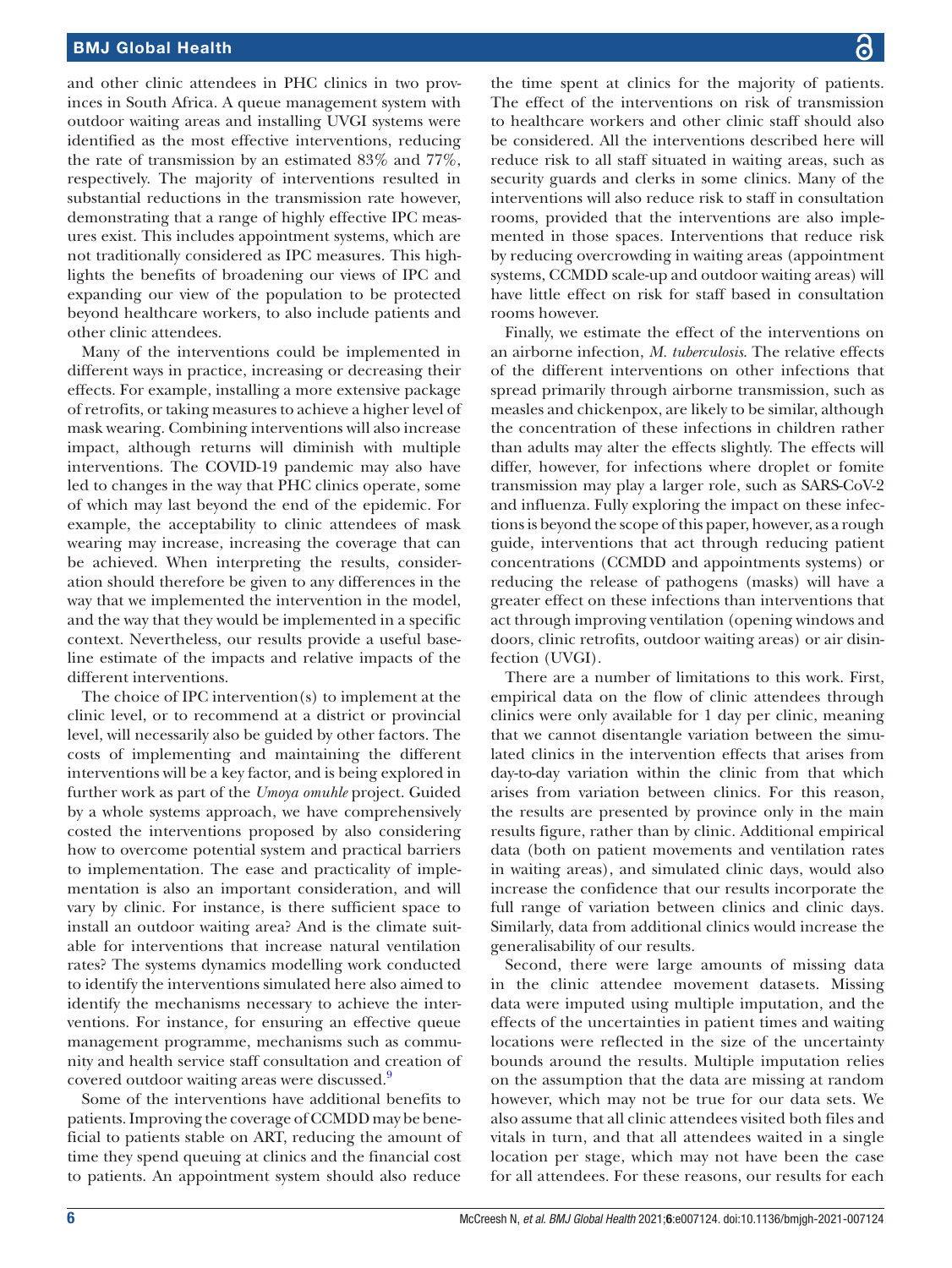clinic day should be considered to be indicative of the interventions' effects in the clinic, rather than a definitive estimate of the effects of the interventions on each specific clinic day. We may also have missed a number of attendees entirely if they left before the start of data collection, or arrived after the end. The effects of this are likely to have been minimal however, as attendees leaving before the start of data collection could only have spent a small amount of time at the clinic, and attendee numbers were relatively small and fell rapidly after the end of data collection. $^{11}$  $^{11}$  $^{11}$ 

Due to the large amounts of missing data in the clinic attendee movement data sets, we were also unable to simulate in any detail the process of queuing for consultations with nurses and doctors, and for the pharmacy. Instead, we simulated a single queue for consultations, using data on clinic leaving times. This is unlikely to have had a substantial effect on the estimates for the majority of interventions, but may mean that we underestimated or overestimated the effects of the appointment systems and CCMDD coverage scale-up interventions. The large amounts of missing data also prevented us from considering the pathways of people who were accompanying patients or attending on the behalf of someone else separately from the pathways of patients, and all clinic attendees are treated as 'patients' in the model. This is unlikely to have had a large effect on the results, as the people accompanying patients are likely to have spent the majority of the time in the same waiting areas as the patients they were accompanying.

Our results will also have been influenced by assumptions made in the parameterisation of the interventions. For instance, we assume that surgical masks offer no direct protection against infection to the wearer of masks, with the reduction in risk coming from mask wearing by infectious people only.<sup>22</sup> If surgical masks also provide some direct protection against infection, then we may have underestimated the effects of the mask wearing intervention.

In a small proportion of runs, the simulated interventions increased the rate of transmission. In the CCMDD and appointment interventions, this occurred through rearrangements in patient pathways making waiting times for some patients higher, or concentrating patients in higher risk waiting areas. These rare outliers reflect day-to-day variation, rather than highlighting a real potential for the interventions to consistently increase risk. For the queue management intervention, increased rates of transmission occurred in model runs where high sampled baseline ventilation rates in waiting areas coincided with a low sampled ventilation rate in the outdoor waiting area in the intervention scenario. In reality, ventilation rates in different areas will be correlated, with both influenced by the same factors such as wind speed, $26$  and it is therefore likely that the outlier runs overestimate the true uncertainty.

# **CONCLUSIONS**

To conclude, we show the estimated effects on the rate of *Mtb* transmission to clinic attendees of a range of IPC infections. Median reductions range from 83% for a queue management system with outdoor waiting areas, to 22% from scaling up coverage of CCMDD among ART patients. The majority of the interventions (6/7) achieve reductions of at least 45%, meaning that a range of highly effective conventional and novel IPC intervention options are available, that can be tailored to the local context.

#### Author affiliations

<sup>1</sup>TB Centre, London School of Hygiene and Tropical Medicine, London, UK <sup>2</sup>Institute for Global Health & Development, Queen Margaret University Edinburgh, Musselburgh, UK

 Africa Health Research Institute, Durban, KwaZulu-Natal, South Africa Department of Medicine, University of Cape Town, Rondebosch, South Africa Department of Infectious Disease, Faculty of Medicine, Imperial College London, London, UK

Twitter Fiammetta Bozzani [@piccolafiamma](https://twitter.com/piccolafiamma) and Richard G White [@richardwhite321](https://twitter.com/richardwhite321)

Acknowledgements We would like to thank the managers, staff, patients and visitors at participating clinics and all of the Umoya omuhle project team involved in the data collection. Full details are given in the supporting material.

Contributors NM conceived, designed and conducted the modelling work and wrote the paper. ASK, NM and ADG designed the patient movement data collection, and ASK and IG conducted the data collection. KB conducted the multiple imputation. PB, TAY and IG collected the ventilation data, and PB, TAY and AKD analysed it. KD designed and led the system dynamics modelling to inform intervention choice and design, with contributions from ASK, KK, ADG. ADG, KK, NM, TAY, RW and RMGJH obtained funding. NM is responsible for the overall content as guarantor. All authors read, commented on and approved the paper.

Funding The support of the Economic and Social Research Council (UK) is gratefully acknowledged. The project is partly funded by the Antimicrobial Resistance Cross Council Initiative supported by the seven research councils in partnership with other funders including support from the GCRF. Grant reference: ES/P008011/1. NM is additionally funded the Wellcome Trust (218261/Z/19/Z). RGW is funded by the Wellcome Trust (218261/Z/19/Z), NIH (1R01AI147321-01), EDTCP (RIA208D-2505B), UK MRC (CCF17-7779 via SET Bloomsbury), ESRC (ES/ P008011/1), BMGF (OPP1084276, OPP1135288 & INV-001754) and the WHO (2020/985800-0). TAY is funded via an NIHR Academic Clinical Fellowship. RMGHJ is funded by ERC (action number 757699).

Competing interests None declared.

Patient consent for publication Not required.

Ethics approval The clinic attendee movement and ventilation data collection received ethical approval from the Biomedical Research Ethics Committee of the University of KwaZulu-Natal (ref. BE082/18), the Human Research Ethics Committee of the Faculty of Health Sciences of the University of Cape Town (ref. 165/2018), the Research Ethics Committee of Queen Margaret University (ref. REP 0233) and the Observational/Interventions Research Ethics Committee of the London School of Hygiene & Tropical Medicine (ref. 14872).

Provenance and peer review Not commissioned; externally peer reviewed.

Data availability statement Data are available in a public, open access repository. Data are available upon reasonable request. Model code is available from [https://github.com/NickyMcC/WithinClinics.](https://github.com/NickyMcC/WithinClinics) The patient flow datasets will be made available from<https://datacompass.lshtm.ac.uk/>.

Supplemental material This content has been supplied by the author(s). It has not been vetted by BMJ Publishing Group Limited (BMJ) and may not have been peer-reviewed. Any opinions or recommendations discussed are solely those of the author(s) and are not endorsed by BMJ. BMJ disclaims all liability and responsibility arising from any reliance placed on the content. Where the content includes any translated material, BMJ does not warrant the accuracy and reliability of the translations (including but not limited to local regulations, clinical guidelines,